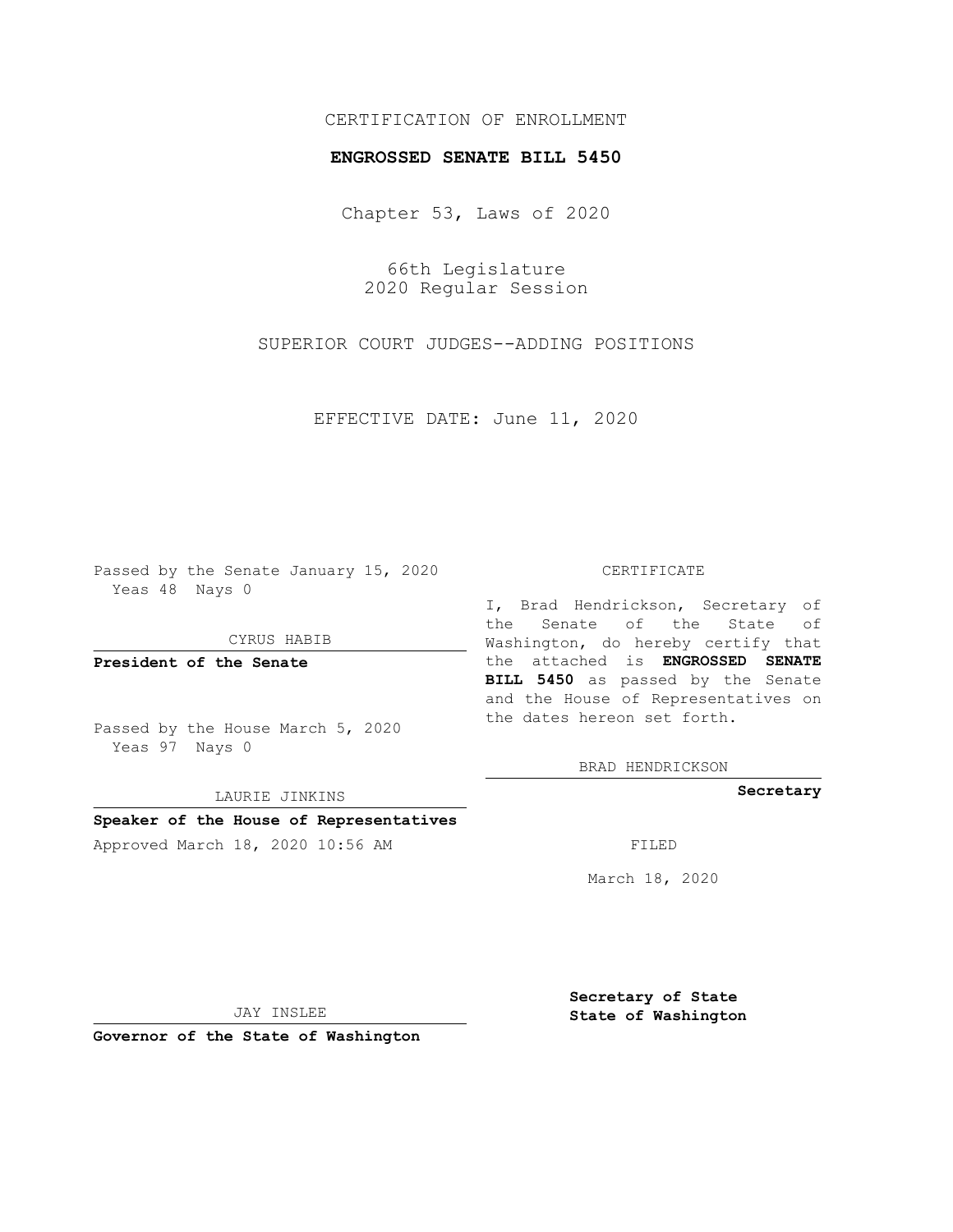### **ENGROSSED SENATE BILL 5450**

Passed Legislature - 2020 Regular Session

**State of Washington 66th Legislature 2019 Regular Session By** Senators Rivers and Wilson, L.; by request of Board For Judicial

Administration

1 AN ACT Relating to superior court judges; amending RCW 2.08.062 2 and 2.08.065; and creating new sections.

3 BE IT ENACTED BY THE LEGISLATURE OF THE STATE OF WASHINGTON:

4 **Sec. 1.** RCW 2.08.062 and 2003 c 96 s 1 are each amended to read 5 as follows:

 There shall be in the county of Chelan four judges of the superior court; in the county of Douglas one judge of the superior 8 court; in the county of Clark ((ten)) eleven judges of the superior court; in the county of Grays Harbor three judges of the superior 10 court; in the county of Kitsap eight judges of the superior court; in the county of Kittitas two judges of the superior court; in the county of Lewis three judges of the superior court.

 NEW SECTION. **Sec. 2.** (1) The additional judicial position created by section 1 of this act is effective only if Clark county through its duly constituted legislative authority documents its approval of the additional position and its agreement that it will 17 pay out of county funds, without reimbursement from the state, the expenses of the additional judicial position as provided by state law or the state Constitution.